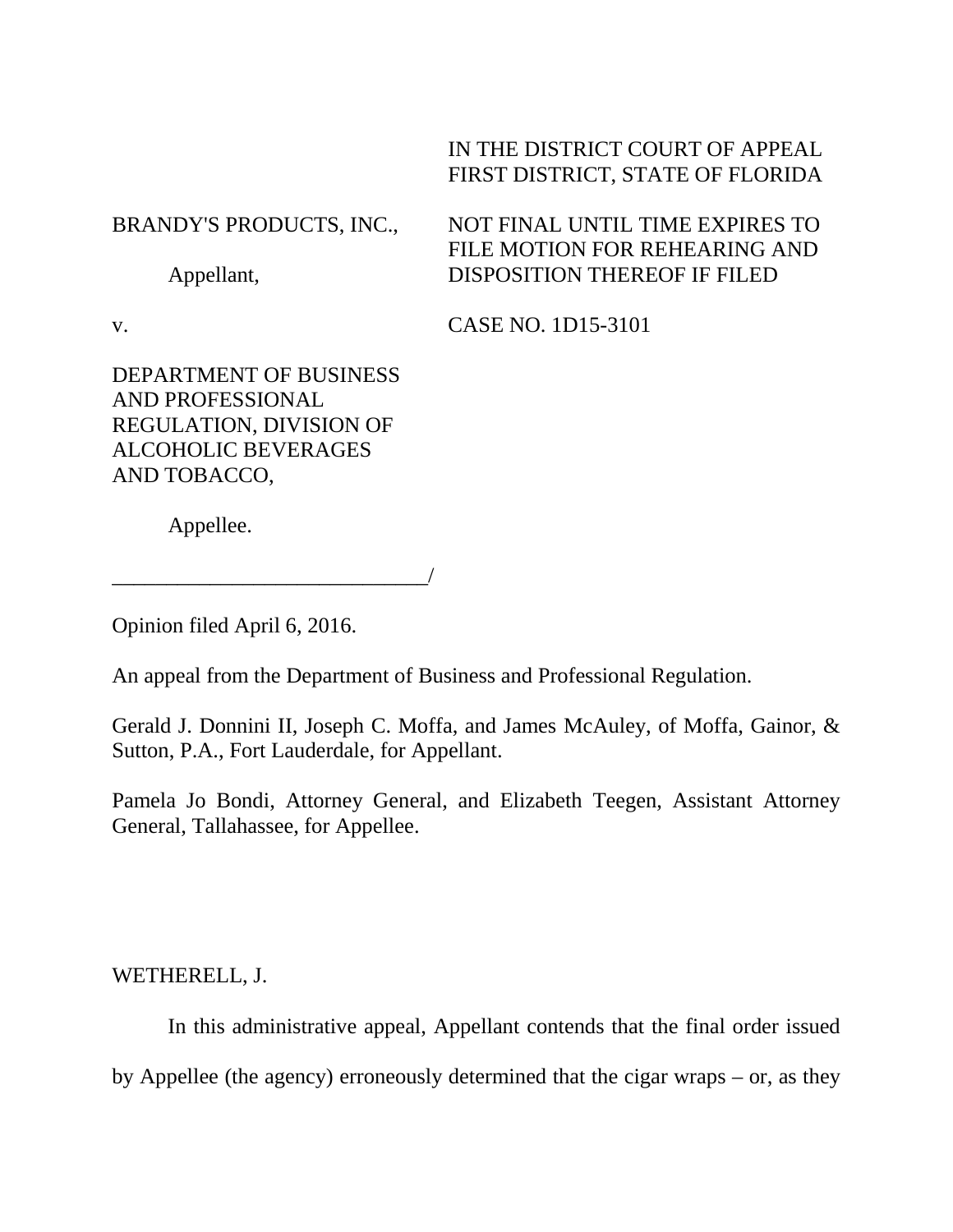are colloquially known, "blunt wraps" – distributed by Appellant constitute "loose tobacco suitable for smoking" under the definition of "tobacco products" in section 210.25(11), Florida Statutes. We agree. Accordingly, we reverse the final order.

In March 2013, the agency notified Appellant that it owed almost \$72,000 in taxes, surcharges, penalties, and interest (the assessment) on the blunt wraps it distributed to Florida retailers from July [1](#page-1-0), 2009,<sup>1</sup> through August 2011. Appellant challenged the assessment and the dispute was referred to the Division of Administrative Hearings for a formal administrative hearing. After the hearing, the administrative law judge (ALJ) issued an order recommending that the assessment be set aside because "a blunt wrap is no more loose tobacco than a piece of writing paper is loose wood." The agency rejected the ALJ's recommendation (and the legal conclusions on which it was based) and issued a final order directing Appellant to pay the assessment in full. This appeal followed.

The blunt wraps distributed by Appellant are made of tobacco, wood pulp,

ī

<span id="page-1-0"></span><sup>&</sup>lt;sup>1</sup> Appellant also distributed blunt wraps to Florida retailers prior to July 1, 2009, but the agency did not start assessing tobacco taxes and surcharges on blunt wraps until this date. The agency's decision to start taxing blunt wraps was not based on a change in Florida law as the definition of "tobacco products" in section 210.25(11) has remained unchanged since its original enactment in 1985. Instead, the record reflects that the agency's decision was based on it becoming aware of the widespread distribution of blunt wraps in Florida and "Congress' enactment of legislation which expanded the Internal Revenue Code's definition of 'roll-yourown tobacco' to include tobacco-based wrappers for cigarettes or cigars, thereby subjecting blunt wraps purchased after March 31, 2009, to taxation at the federal level."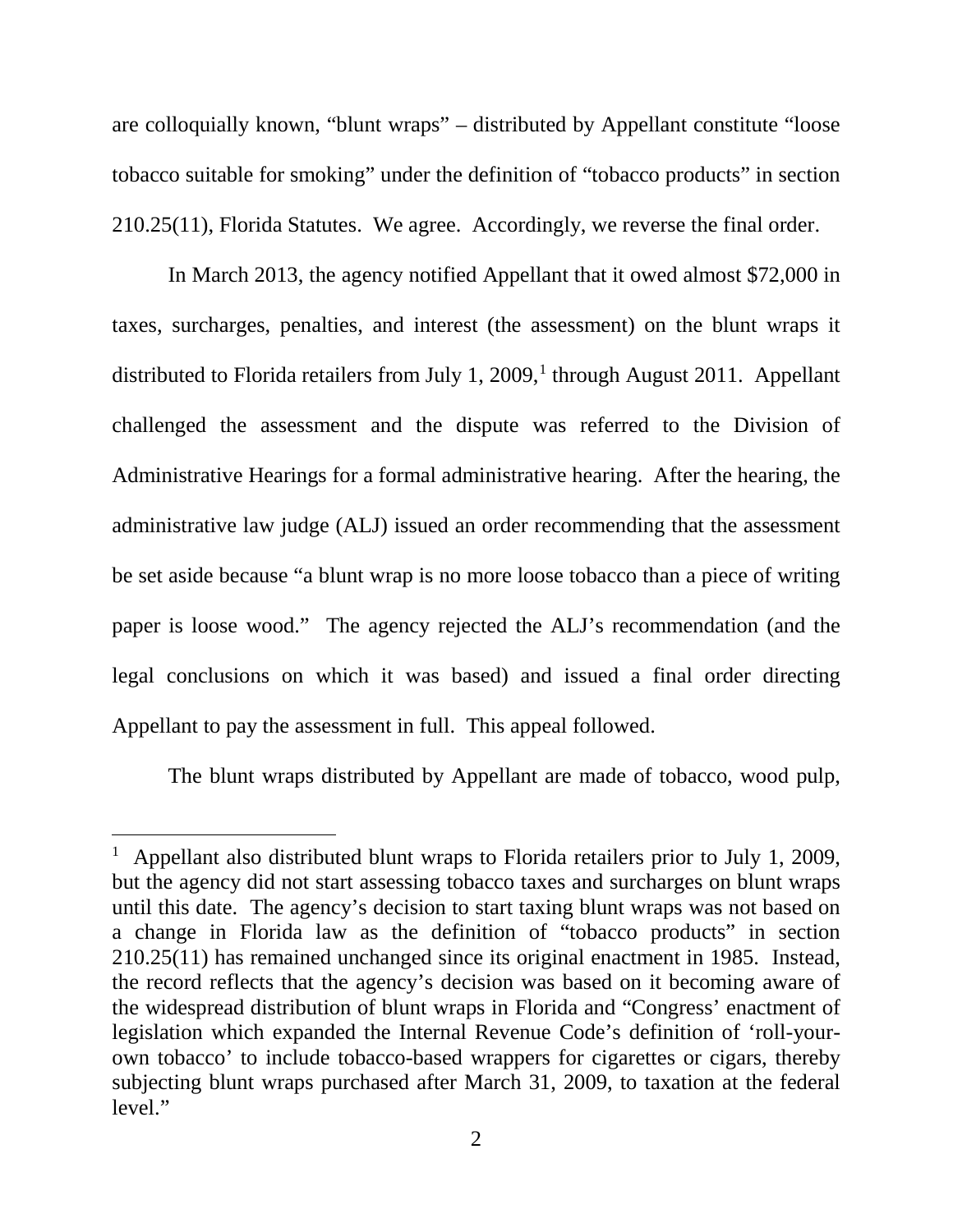and other materials, and they are similar to rolling papers in that they are designed to be used as the outer wrapper of homemade cigars. The ALJ had the opportunity to physically inspect a blunt wrap at the hearing and he described it as "a distinct, cohesive, uniform product, which upon inspection is readily seen to have been cut to a specific, predetermined shape." Additionally, the ALJ found that "[n]o tobacco, as such, is visible when examining a blunt wrap, much less 'loose' tobacco or any other 'loose' ingredients for that matter."

Because it is undisputed that the ALJ's findings are supported by competent substantial evidence, the narrow issue on appeal is whether, as a matter of law, the product described by the ALJ falls with the statutory definition of "tobacco products." We review this issue under the de novo standard of review. See Amerisure Mut. Ins. Co. v. Fla. Dep't of Fin. Servs., 156 So. 3d 520, 529 (Fla. 1st DCA 2015).

The agency is responsible for administering the tax on tobacco products under chapter 210, Florida Statutes. Part II of the chapter, which governs the tax on tobacco products other than cigarettes and cigars, defines "tobacco products" to mean:

> loose tobacco suitable for smoking; snuff; snuff flour; cavendish; plug and twist tobacco; fine cuts and other chewing tobaccos; shorts; refuse scraps; clippings, cuttings, and sweepings of tobacco, and other kinds and forms of tobacco prepared in such manner as to be suitable for chewing; but "tobacco products" does not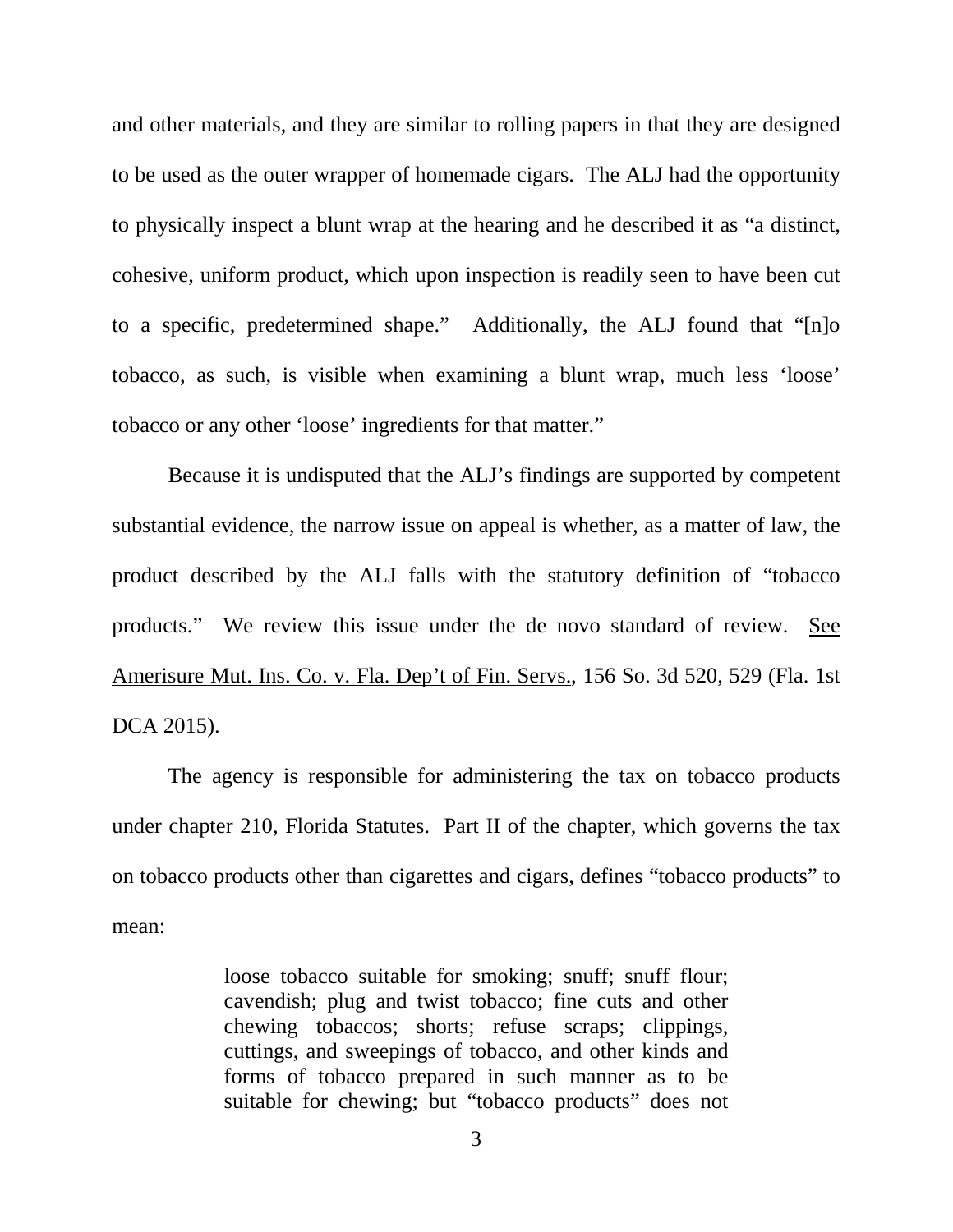include cigarettes, as defined by s. 210.01(1), or cigars.

§ 210.25(11), Fla. Stat. (emphasis added). The parties agree that the only portion of the definition that could conceivably encompass the blunt wraps distributed by Appellant is the phrase "loose tobacco suitable for smoking." Accordingly, this case boils down to the meaning of that phrase and, more specifically, the meaning of the phrase "loose tobacco."

When construing a statute, the court must first look to the plain meaning of the words used by the Legislature. See Verizon Bus. Purchasing, LLC v. Dep't of Revenue, 164 So. 3d 806, 809 (Fla. 1st DCA 2015) (citing W. Fla. Reg'l Med. Ctr., Inc. v. See, 79 So. 3d 1, 9 (Fla. 2012)). If the language of the statute is unambiguous and conveys a clear and definite meaning, the court must apply that meaning even if it conflicts with the interpretation of the statute adopted by the administrative agency charged with enforcing the statute. See Verizon Fla., Inc. v. Jacobs, 810 So. 2d 906, 908 (Fla. 2002) ("An agency's interpretation of the statute it is charged with enforcing is entitled to great deference . . . [and] a court will not depart from the contemporaneous construction of a statute by a state agency charged with its enforcement unless the construction is 'clearly erroneous.'"); Verizon Bus. Purchasing, 164 So. 3d at 812 ("Judicial deference does not require that courts adopt an agency's interpretation of a statute when the agency's interpretation cannot be reconciled with the plain language of the statute."); Micjo,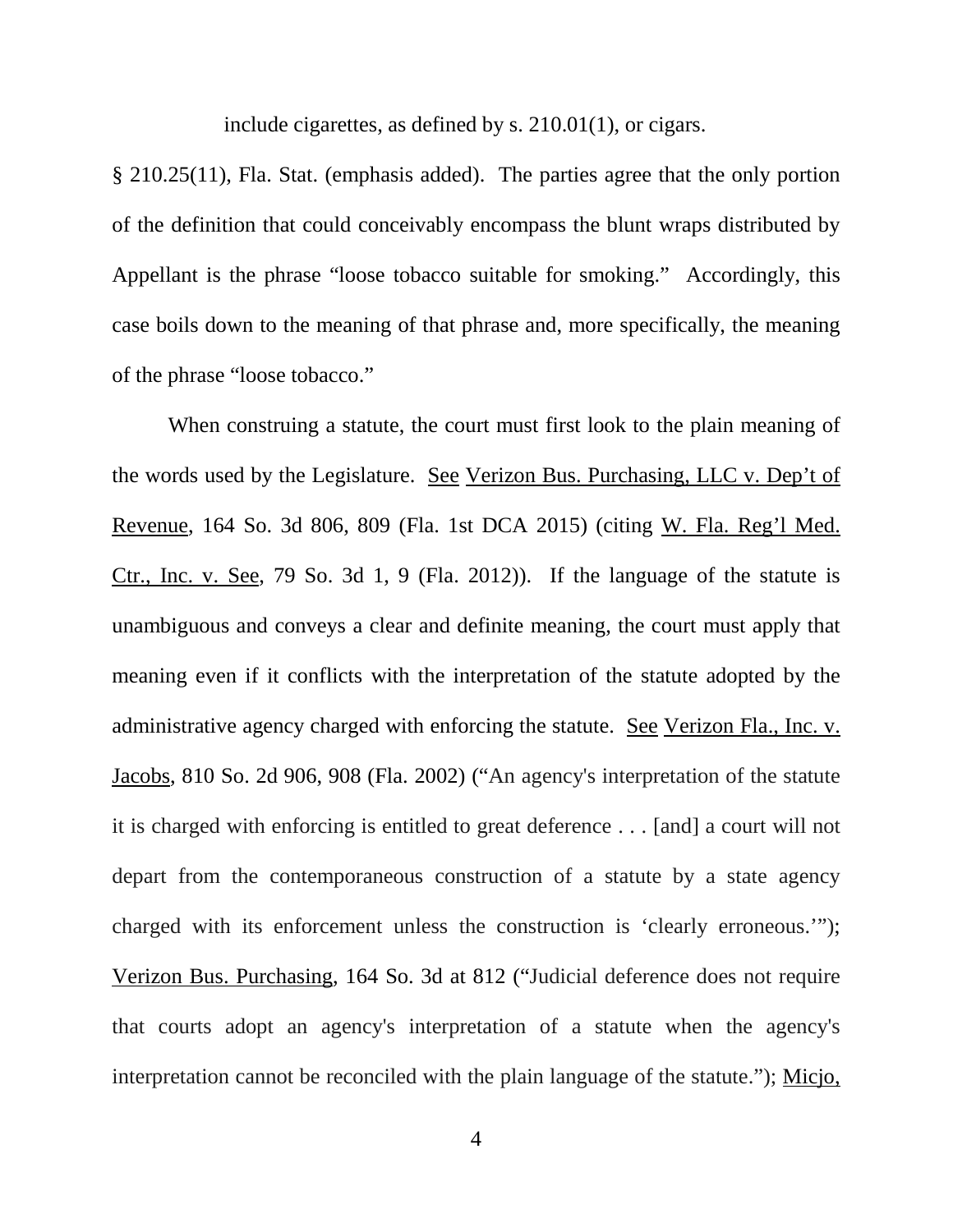Inc. v. Dep't of Bus. & Prof'l Regulation, 78 So. 3d 124, 126-27 (Fla. 2d DCA 2012) (rejecting the agency's interpretation of the definition of "wholesale sales price" in section 210.25(13) because the interpretation was inconsistent with the plain language of the statute).

The statutory phrase "loose tobacco suitable for smoking" is clear and unambiguous, and we agree with the ALJ that "giving the words used in section 210.25(11) their plain and ordinary signification, the definition . . . does not include blunt wraps within its reach." The phrase "loose tobacco" is not an industry-specific term of art, so we refer to the dictionary definition of "loose" to ascertain the meaning of the phrase. See OB/GYN Specialists of Palm Beaches, P.A. v. Mejia, 134 So. 3d 1084, 1088 (Fla. 4th DCA 2014) (noting that in determining the meaning of a word or phrase used in a statute courts must "distinguish between terms of art that may have specialized meanings and other words that are ordinarily given a dictionary definition"). The dictionary defines "loose" to mean "not rigidly fastened or securely attached," "not brought together in a bundle, container, or binding," "not dense, close, or compact in structure or arrangement," and "not solid." See Loose, Merriam-Webster Online Dictionary, www.merriam-webster.com/dictionary/loose (last visited Mar. 14, 2016). Accordingly, tobacco that is densely bound together to make a solid, uniform, cohesive product like the blunt wraps at issue in this case is not "loose tobacco" for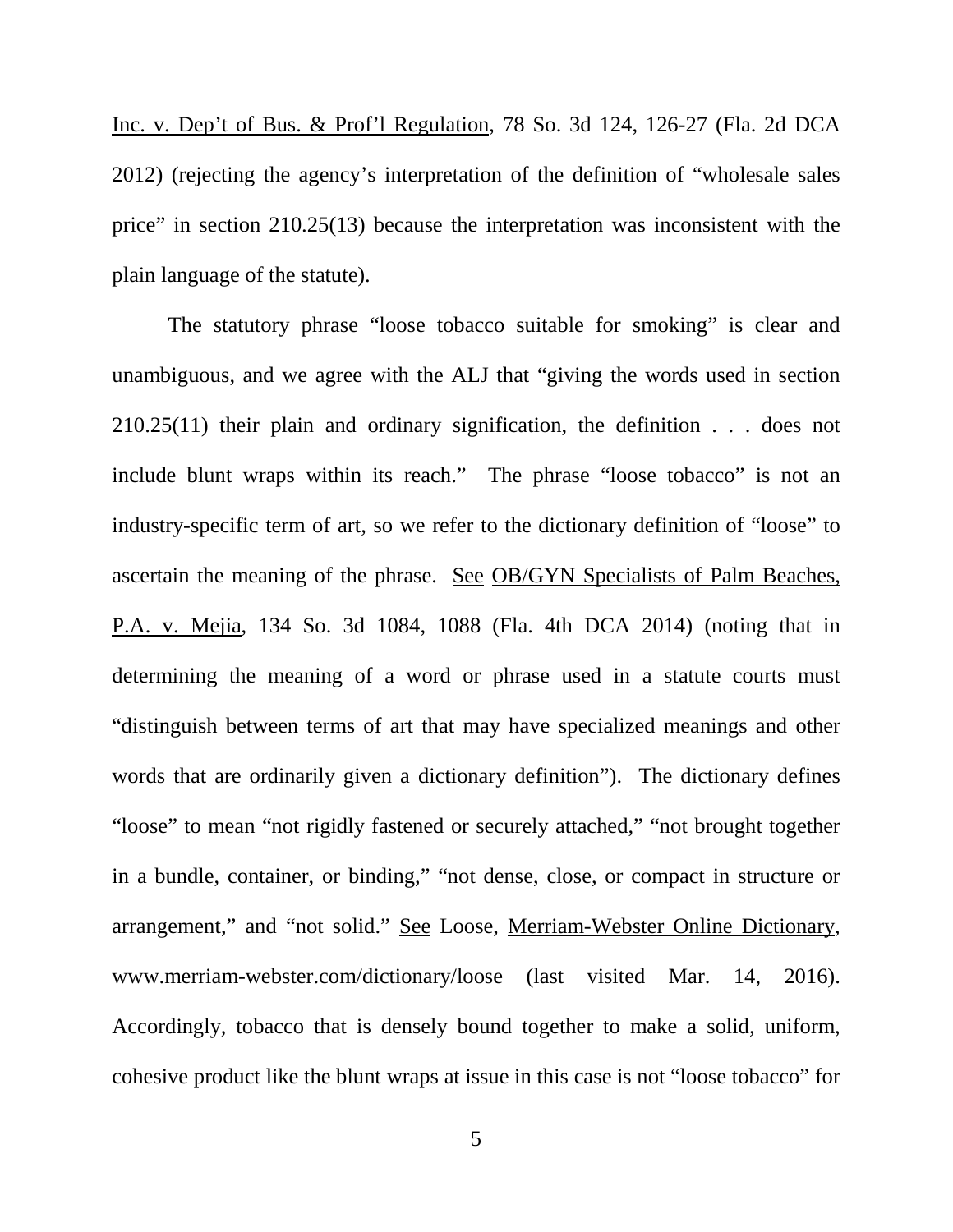purposes of section 210.25(11).

ī

In reaching this decision, we have not overlooked the agency's argument that the phrase "loose tobacco suitable for smoking" should be broadly construed to encompass any product comprised of the cured and de-stemmed parts of a tobacco leaf that is intended to be inhaled by smoking.<sup>[2](#page-5-0)</sup> There are two main problems with this argument.

First, it is well-settled that tax statutes are to be construed narrowly, not broadly. See Maas Bros., Inc. v. Dickinson, 195 So. 2d 193, 198 (Fla. 1967); see also Verizon Bus. Purchasing, 164 So. 3d at 809 ("[S]tatutes imposing taxes and penalties must be strictly construed against the taxing authority, and any ambiguity in the provision of a tax statute must be resolved in the taxpayer's favor."). This is because "the duty to pay taxes, while necessary to the business of the sovereign, is still a duty of pure statutory creation and taxes may be collected only within the clear definite boundaries recited by the statute." Maas Bros., 195 So. 2d at 198.

<span id="page-5-0"></span><sup>&</sup>lt;sup>2</sup> Nor have we overlooked Appellant's argument that the agency also failed to prove that the blunt wraps, on their own, are "suitable for smoking." See Creager Mercantile Co., Inc. v. Colo. Dep't of Revenue, \_\_ P.3d \_\_, 2015 WL 795264, at \*2 (Colo. Ct. App. Feb. 12, 2015) (holding that blunt wraps are not subject to Colorado's tax on tobacco products – which, similar to section 250.25(11), applies to products "prepared in such manner as to be suitable for . . . smoking" – because blunt wraps are "more like a rolling paper than the tobacco that fills it" in that they "are not particularly well adapted or appropriate for smoking on their own"), cert. granted, 2015 WL 7177295 (Colo. Nov. 16, 2015). However, we agree with the ALJ that the agency's purported failure of proof on this issue is "so completely overshadowed by the conclusion that blunt wraps are not loose tobacco as to be superfluous to the outcome [of this case]."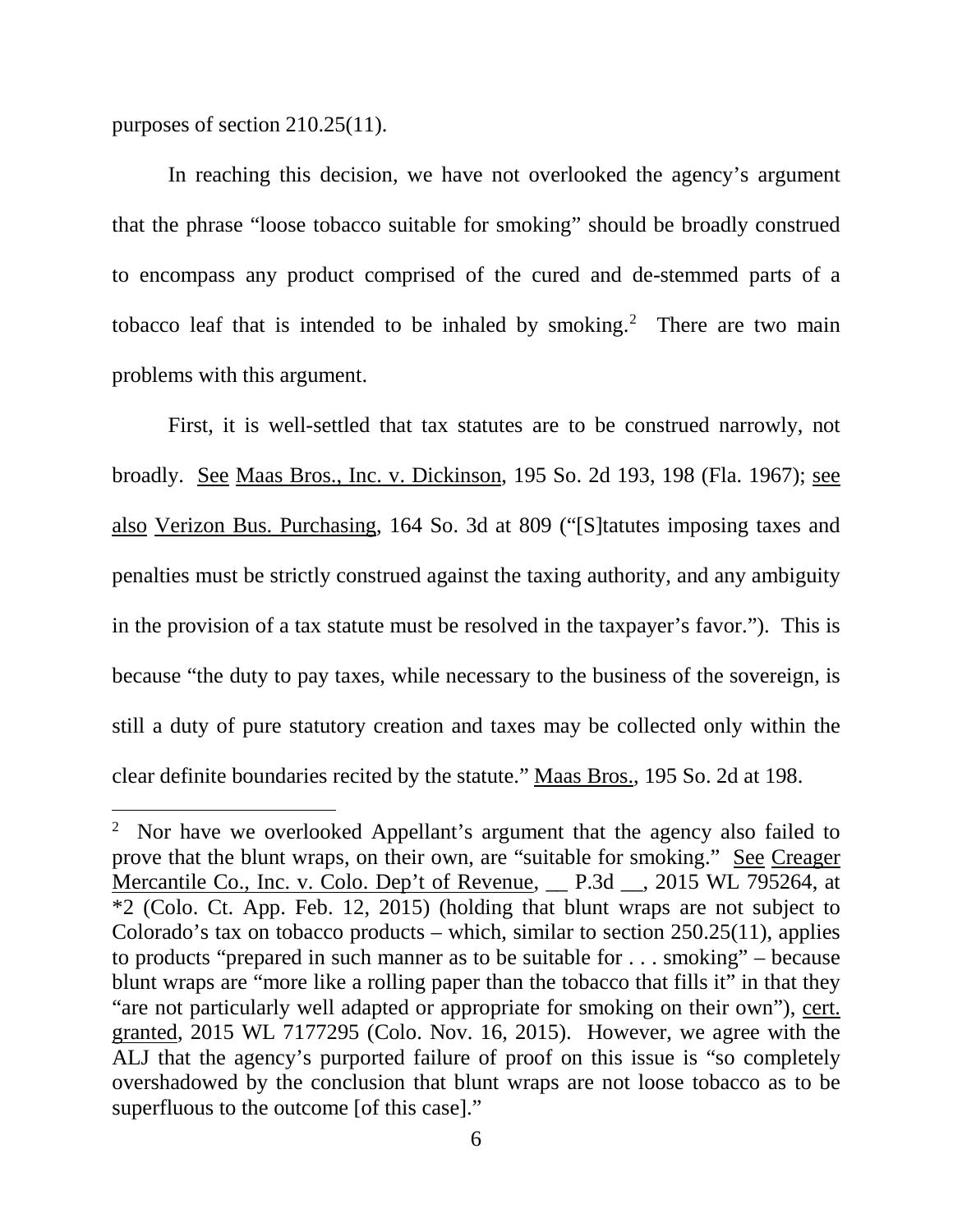Second, the agency's argument effectively reads the word "loose" out of the statute and replaces it with the word "all." Although there may be sound policy reasons for imposing the taxes and surcharges under part II of chapter 210 on all products suitable for smoking that are made in whole or part of cured, de-stemmed tobacco,[3](#page-6-0) only the Legislature has the authority to amend the definition of "tobacco products" in section 210.25(11) to accomplish that end. Accordingly, the agency's policy arguments should be directed to the Legislature. [4](#page-6-1)

In sum, for the reasons stated above, we reverse the agency's determination that the blunt wraps distributed by Appellant are taxable "tobacco products" and we remand for entry of an amended final order setting aside the assessment against

<span id="page-6-0"></span>ī <sup>3</sup> For example, the final order reasoned that it would be "wrong" to conclude that taxable loose tobacco would become exempt from taxation merely because it was combined with other materials into a paper-like form, particularly since the resulting product is specifically designed to be used in smoking. Additionally, in its brief and at oral argument, the agency argued that taxing blunt wraps as "tobacco products" would be consistent with the legislative intent underlying chapter 210 because the wraps contain tobacco and are used to smoke tobacco, and the purpose of the tobacco taxes and surcharges is to offset the substantial health care costs associated with smoking and other uses of tobacco.

<span id="page-6-1"></span><sup>&</sup>lt;sup>4</sup> It appears that the issue framed by this case is already on the Legislature's radar because bills were introduced in 2015 and 2016 to amend the definition of "tobacco products" in section 210.25(11) to definitively include "products, including wraps, made in whole or part from tobacco leaves for use in . . . smoking." See Fla. SB 7074 (2015); Fla. HB 7099 (2016). The 2015 bill died in committee, and although the 2016 bill passed the Legislature, the language that would have amended the definition of "tobacco products" was removed from the bill during the legislative process. Compare Fla. HB 7099, § 14 (2016) (Second Engrossed), with Fla. HB 7099 (2016) (Enrolled).